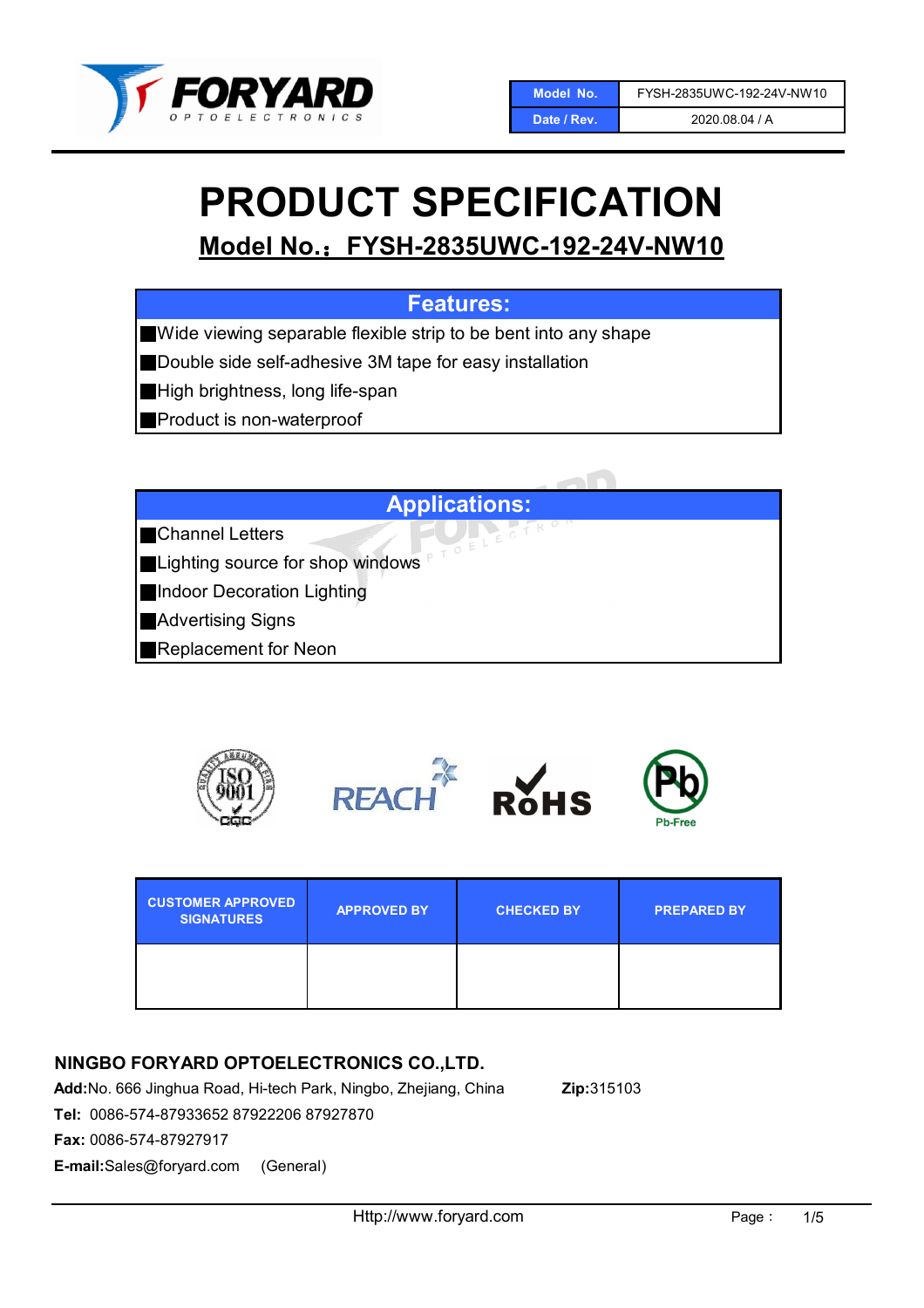

| Model No.   | FYSH-2835UWC-192-24V-NW10 |
|-------------|---------------------------|
| Date / Rev. | 2020.08.04 / A            |

#### ■ Technical Features:

- 1. Very low energy consumption
- 2. No UV radiation in the light beam
- 3. Top Viewing
- 4. Unique circuit design with strong resistance against static electricity

#### ■ Drawing:



■ Schematic Diagram:



Notes:

- 1. All dimensions are millimeters.
- 2. Tolerance is ±1mm unless otherwise specified.
- 3. Specifications are subject to change without notice.
- 4 .The drawing is different from the actual one, please refer to the sample.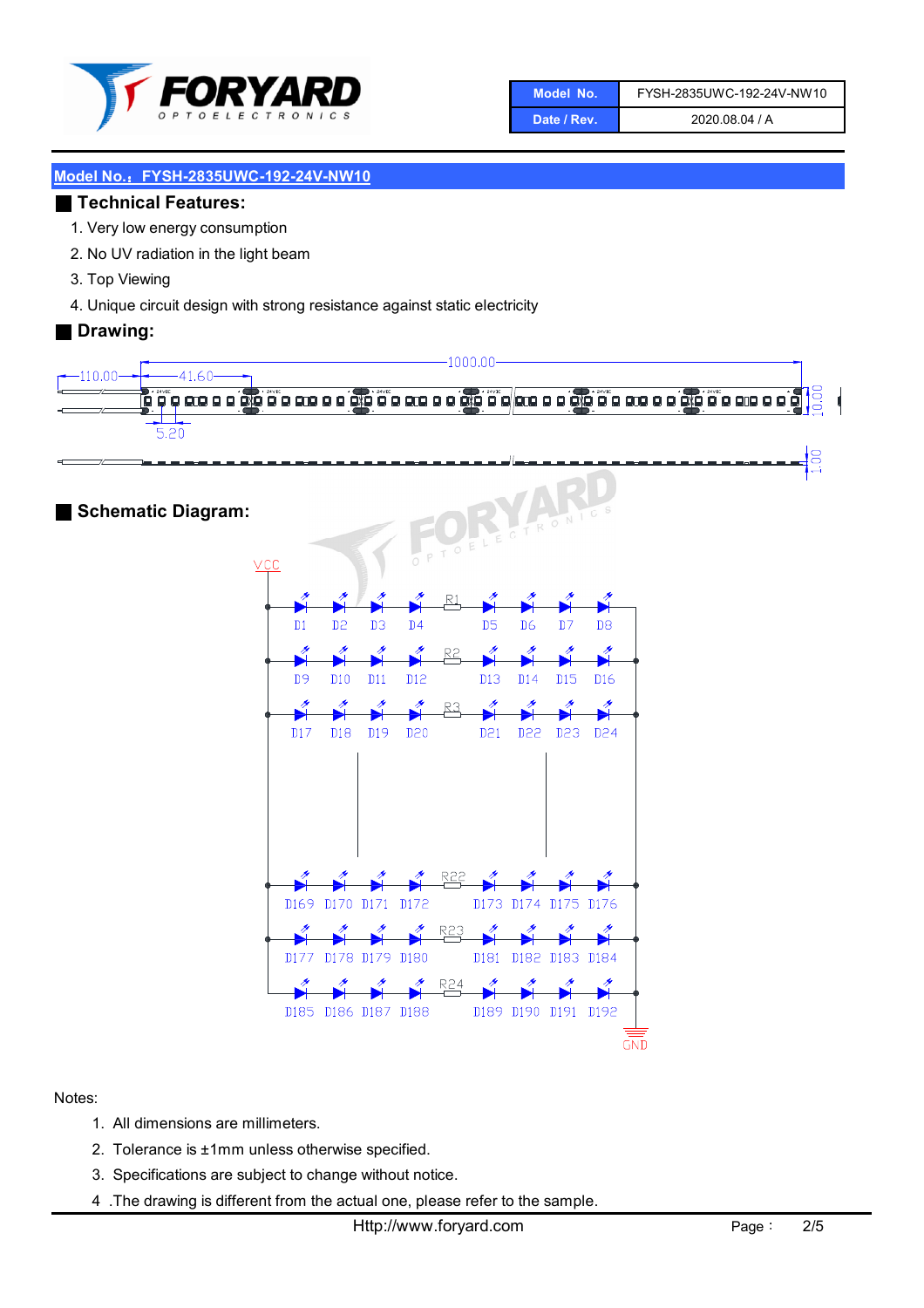

| Model No.   | FYSH-2835UWC-192-24V-NW10 |
|-------------|---------------------------|
| Date / Rev. | 2020.08.04 / A            |

# ■Rating Electrical/Optical Characteristics(1 meter)

| <b>Item</b>                  | <b>White</b>            |
|------------------------------|-------------------------|
| Operation Voltage(V)         | DC 24                   |
| Input Current(A)             | 1.45                    |
| Wavelength(nm)               |                         |
| Color Temp(K)                | 2700~6500K              |
| Luminous Flux(Im)            | 3500                    |
| Power Dissipation(W)         | 35                      |
| High light efficiency (Im/W) | 100                     |
| LED Quantity(pcs)            | 192                     |
| <b>CRI</b>                   | Ra>80                   |
| <b>Total dimension</b>       | L1000 mm x W10mm x H1mm |
| <b>Protection Level</b>      | IP <sub>20</sub><br>0 N |
| Angle $(°)$                  | ELEC<br>120             |
| Operation Temperature(°C)    | $\bigcirc$<br>-40~+60℃  |
|                              |                         |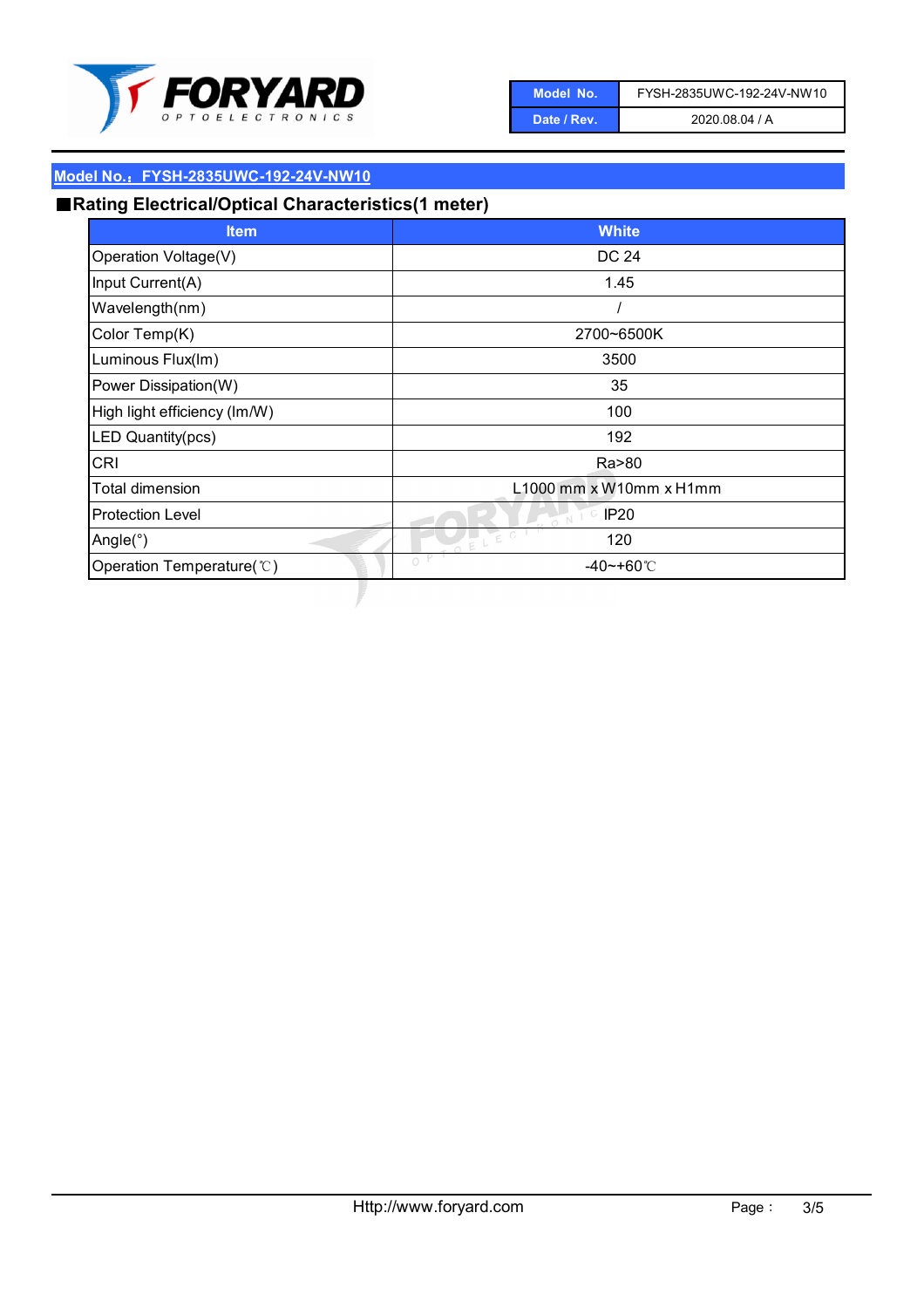

| Model No.'  | FYSH-2835UWC-192-24V-NW10 |
|-------------|---------------------------|
| Date / Rev. | 2020.08.04 / A            |

■Package



OUTSIDE LABEL

Note: The specifications are subject to change without notice. Please contact us for updated information.